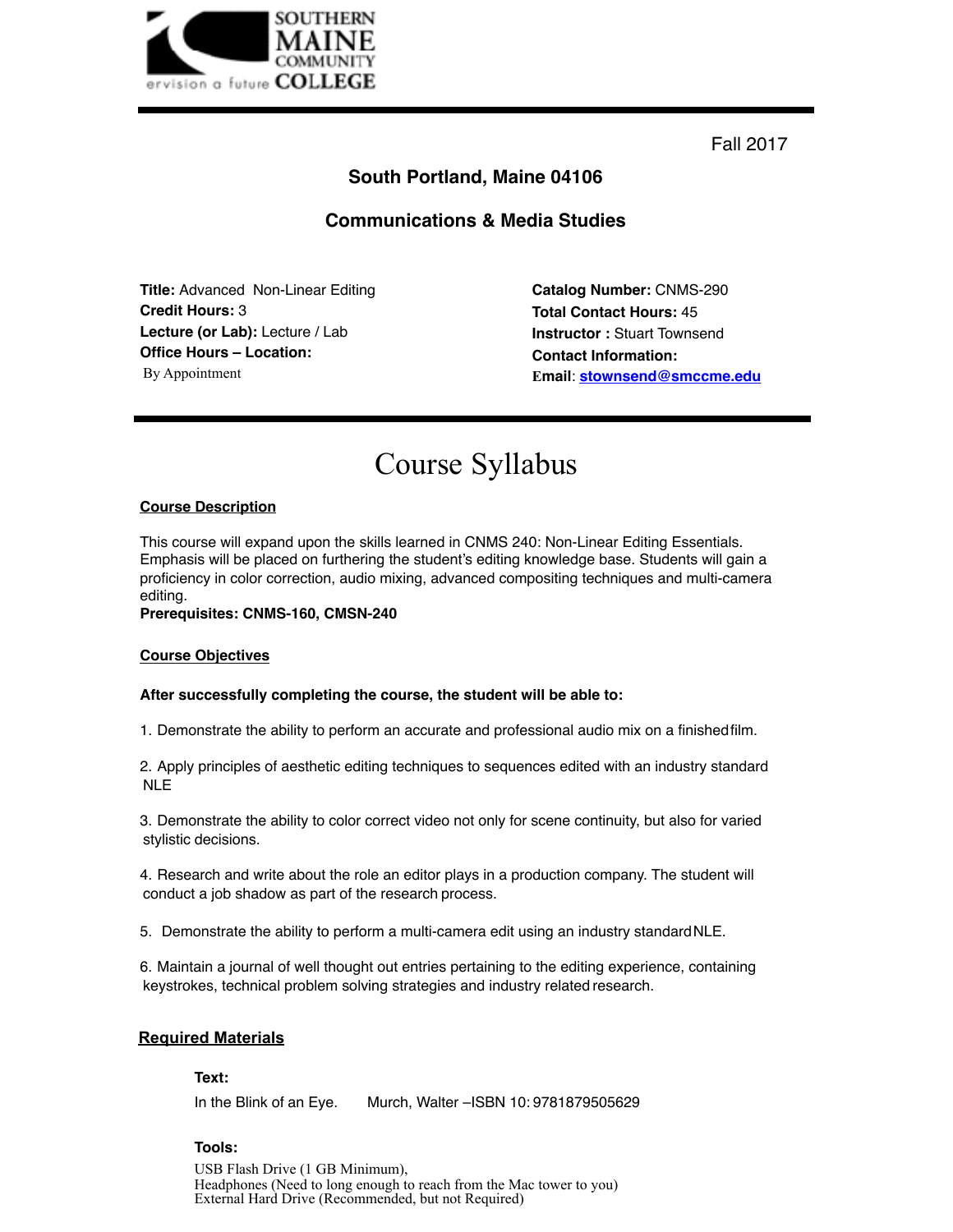# **Grades:**

|                      | <b>Weekly Tasks</b>                                                                                               |             |    | 30%               |    |             |
|----------------------|-------------------------------------------------------------------------------------------------------------------|-------------|----|-------------------|----|-------------|
|                      | Final Portfolio Project                                                                                           |             |    | 20%               |    |             |
|                      | Job Shadow Essay<br><b>Editing Journal</b><br>Attendance<br><b>Class Participation</b><br><b>Discussion Board</b> |             |    | 10%<br>10%<br>10% |    |             |
|                      |                                                                                                                   |             |    |                   |    |             |
|                      |                                                                                                                   |             |    |                   |    |             |
|                      |                                                                                                                   |             |    | 10%               |    |             |
|                      |                                                                                                                   |             |    | 10%               |    |             |
| <b>Course Grade:</b> | A                                                                                                                 | $93 - 100$  | A- | $90 - 92.9$       | B+ | $87 - 89.9$ |
|                      | B                                                                                                                 | $83 - 86.9$ | B- | $80 - 82.9$       | C+ | $77 - 79.9$ |
|                      | С                                                                                                                 | $73 - 76.9$ | C- | $70 - 72.9$       | D+ | $67 - 69.9$ |
|                      | D                                                                                                                 | $63 - 66.9$ | F  | $0 - 62.9$        |    |             |

# **Grades of I (Incomplete)**

At my discretion, a temporary grade of "I" may be given when, *due to extraordinary circumstances*, you will be unable to complete all required course work by the end of the semester. This assumes you have made a consistent and persistent effort past the end of the withdrawal period and up to the point the when the "circumstances" occur. You must meet with me to prepare the "Agreement for Incomplete Grade" form, which is then signed by both of us and the CNMS Department Chair. The form will then be sent to enrollment services. Then, you must complete the remaining course work by the mid-point of the semester following receipt of the "I" grade. Any grade of "I" that is not resolved by the middle of the next term automatically becomes an "F."

# **Attendance:**

Attendance in class and labs is mandatory and required as stated in the College Catalog:

# **\* More than 2 unexcused absences will result in an "F" for the class.**

**\*** 3 Consecutive missed classes will result in an automatic AF.

\* For every two instances of a late arrival or early departure, the student will receive an unexcused absence.

\* No work missed due to an unexcused absence may be made up. Work missed due to an excused absence may be submitted within one week of the absence.

# **NOTE: All tasks must be completed when due – any tasks not done by due date will be graded on their level of completion and the student will move on to the next task.**

# **End-of-Course Evaluation**

Students complete evaluations for each course attended at SMCC. Evaluations are submitted online and can be accessed through the student portal. Students can access the course evaluations beginning one week before the end of classes. The deadline for submission of evaluations occurs Monday at 5 PM following the last day of the class. You will receive an email to your student email account when course evaluations are available.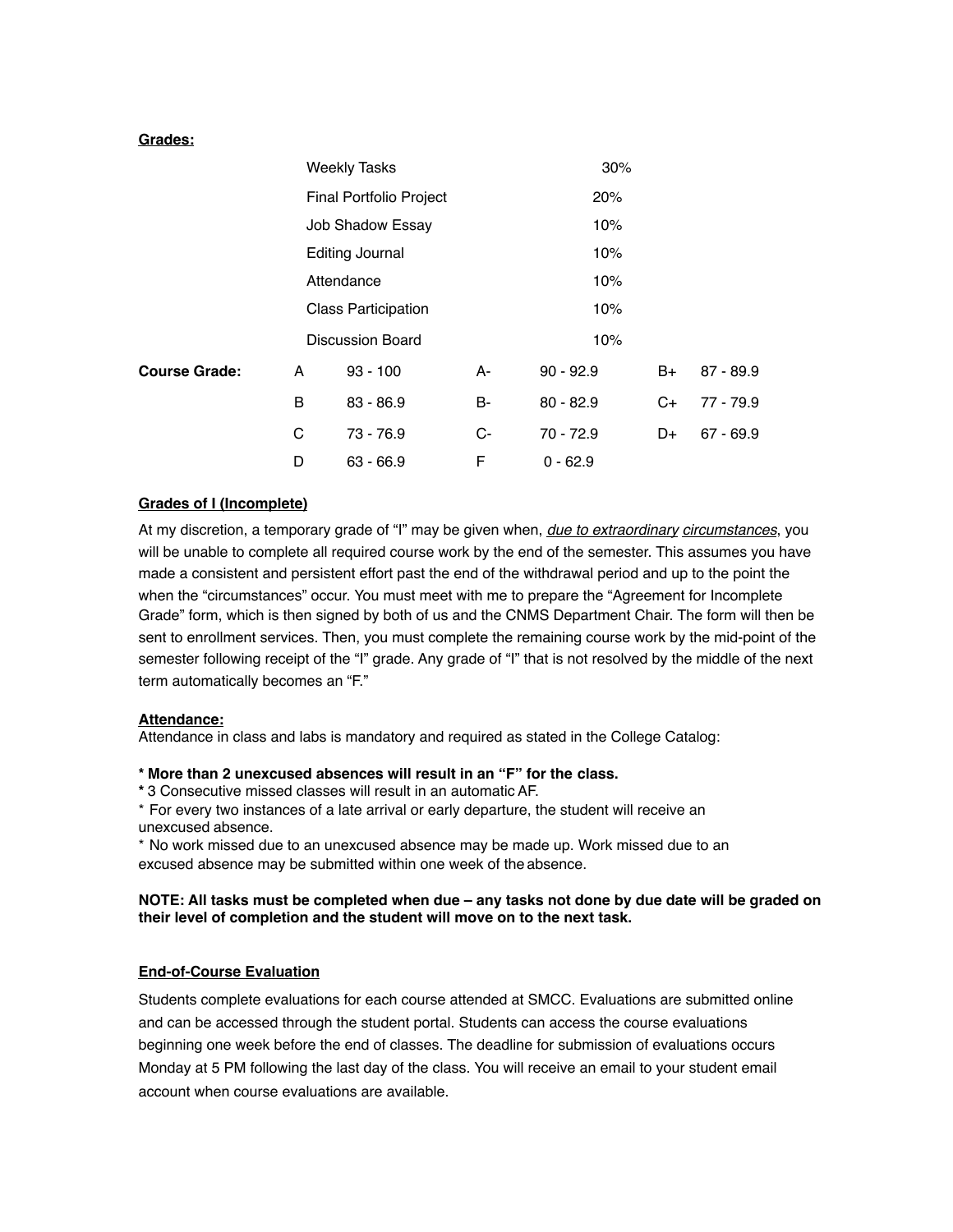# **ADA Syllabus Statement**

Southern Maine Community College is an equal opportunity/affirmative action institution and employer. For more information, please call 207-741-5798. If you have a disabling condition and wish to request accommodations in order to have reasonable access to the programs and services offered by SMCC, you must register with the Disability Services Coordinator, Sandra Lynham, who can be reached at 741-5923. Further information about services for students with disabilities and the accommodation process is available upon request at this number. Course policies about online testing are modified to suit each individual's accommodations.

# **SMCC Pay-for-Print Policy**

#### **Per Page Costs**

Each semester students receive a \$20 printing credit. The balance resets at the end of the semester and any remaining credits are removed. The cost varies depending upon page size and whether printing is done in black and white or color.

- a. There is a \$0.10 per page fee for standard 8.5" by 11" black and white documents.
- b. The reverse sides of duplex (double-sided) documents are free.
- c. There is a \$.50 per page fee for standard 8.5" by 11" color documents.
- d. There is a \$.20 per page fee for 8.5" by 14" (legal) or 11" by 17" (tabloid) black and white documents.
- e. There is a \$1.00 per page fee for 8.5" by 14" (legal) or 11" by 17" (tabloid) colordocuments.

Duplex charges (printing on both sides of a page) work in the following fashion: One page is \$0.10, two pages are \$0.10, three pages are \$0.20, and four pages are \$0.20, etc. The flipsides are free, but another sheet of paper is \$0.10. Please be aware that a document with any color at all (when printed to a color printer) will by default be printed in color. You are responsible for setting the print job to print black and white if you do not need color. For directions, please go to the IT Help tab in My SMCC.

#### **How does it work?**

The College's pay-for-print system monitors printing on all printers (including those in general access labs, library printers, the Academic Achievement Center, Noisy Lounge and technology labs). Students can check the number of pages they have printed by using the Printing Balance tool available on SMCC computers (located in the lower right corner of the screen, near the clock). Departments with work study students who need to print documents for the department should contact the Help Desk at 741-5696 to have a special account set up.

#### **Refunds**

Print jobs are eligible for a refund in the event of mechanical or electronic error on the part of the printer, print server, or software used to submit the job. Jobs are not eligible for a refund in cases where the job was not set up correctly, was submitted multiple times, or the student is not satisfied with the result. To request a refund, please bring the offending print to the IT Department in the basement of the Ross Technology Center. Refunds will be granted in the form of a credit to the student's account.

#### **Why is SMCC charging for printing?**

The pay-for-print system is an effort to control escalating printing costs. Charging for printing helps offset the increasing cost of supplies and encourages students to conserve resources. To find ways to reduce your printing charges, please go to the IT Help tab on My SMCC. If you have questions about the pay-for-printing policy or your printing charges, please contact the Help Desk at 741-5696 or send an email to [helpdesk@smccme.edu.](mailto:helpdesk@smccme.edu)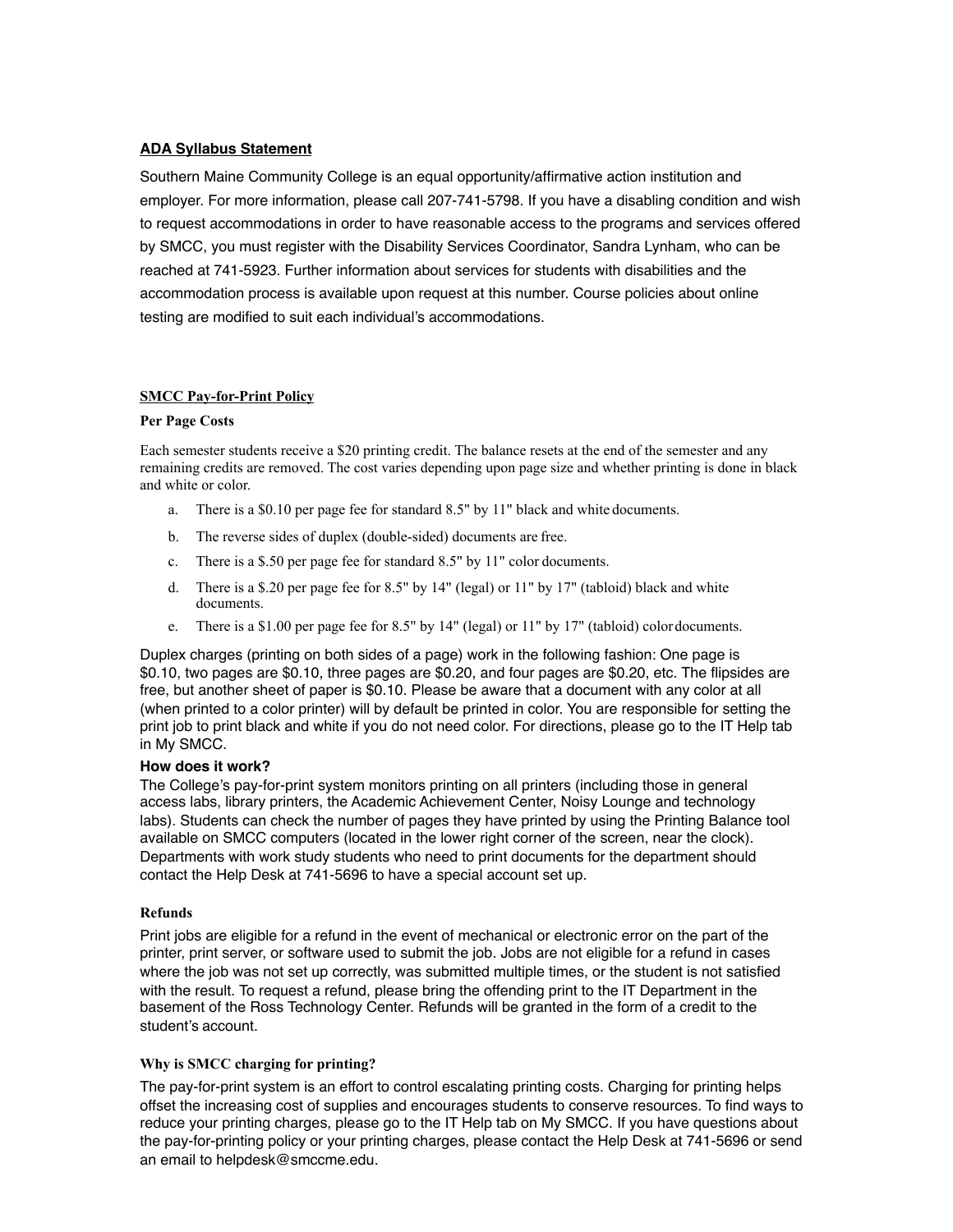Be sure to log OUT of the system when you've finished your printing, to prevent unauthorized access to your account.

#### **Add-Drop Policy**

Students who drop a course during the one-week "add/drop" period in the fall and spring semesters and the first three days of summer sessions receive a 100% refund of the tuition and associated fees for that course. Please note any course that meets for less than the traditional semester length, i.e., 15 weeks, has a pro-rated add/drop period. There is no refund for non- attendance.

#### **Withdrawal Policy**

A student may withdraw from a course only during the semester in which s/he is registered for that course. The withdrawal period is the second through twelfth week of the fall and spring semesters and the second through ninth week of twelve-week summer courses. This period is pro-rated for shorter-length courses. To withdraw from a course, a student must complete and submit the appropriate course withdrawal form, available at the Enrollment Service Center (no phone calls, please). The designation "W" will appear on the transcript after a student has officially withdrawn. A course withdrawal is an uncompleted course and may adversely affect financial aid eligibility. Failure to attend or ceasing to attend class does not constitute withdrawal from the course. There is no refund associated with a withdrawal.

#### **Plagiarism Statement**

Adherence to ethical academic standards is obligatory. Cheating is a serious offense, whether it consists of taking credit for work done by another person or doing work for which another person will receive credit. Taking and using the ideas or writings of another person without clearly and fully crediting the source is plagiarism and violates the academic code as well as the Student Code of Conduct. If it is suspected that a student in any course in which s/he is enrolled has knowingly committed such a violation, the faculty member should refer the matter to the College's Disciplinary Officer and appropriate action will be taken under the Student Code of Conduct. Sanctions may include suspension from the course and a failing grade in the course. Students have the right to appeal these actions to the Disciplinary Committee under the terms outlined in the Student Code of Conduct.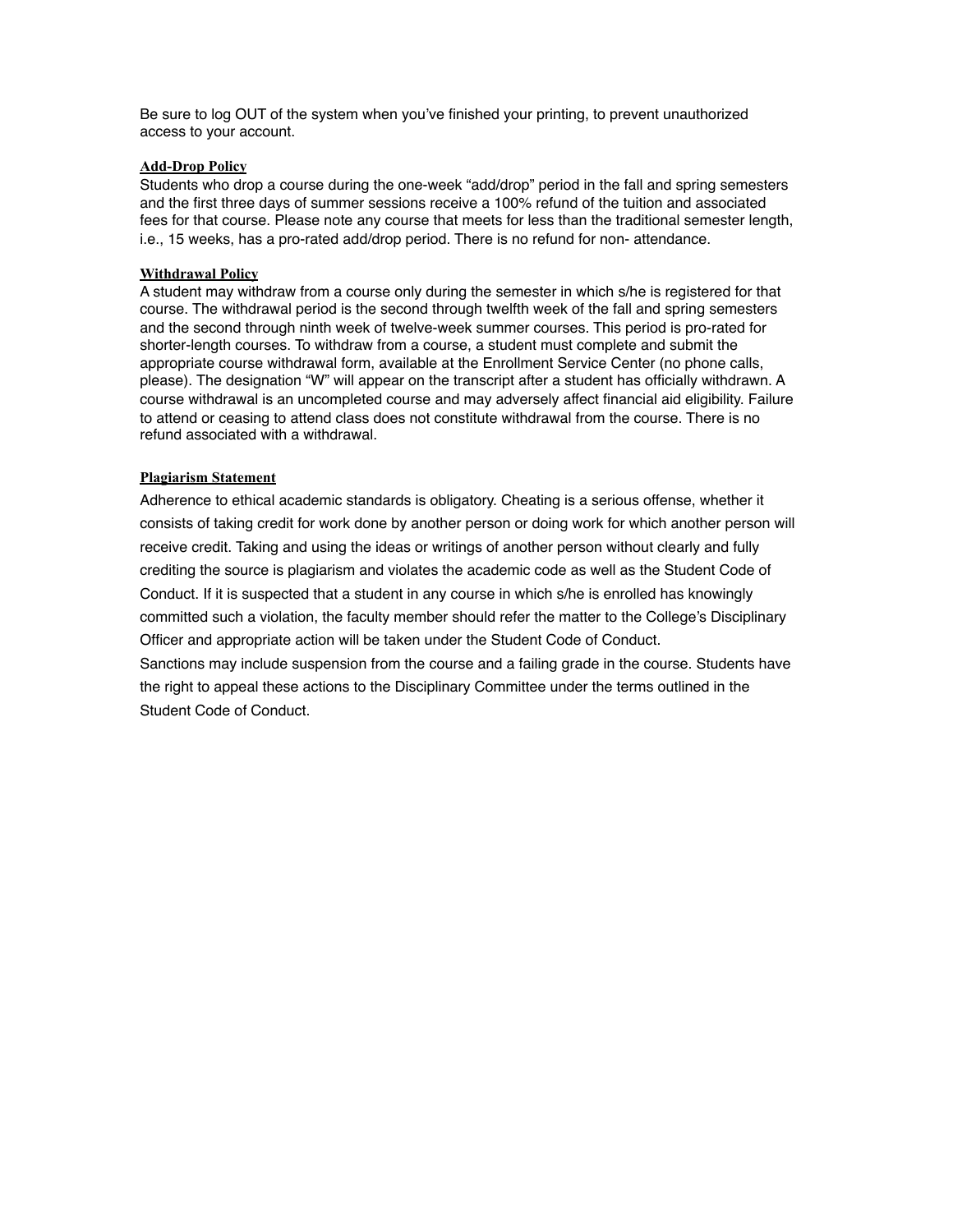\*\* Additional readings and discussion boards may be assigned in class. This syllabus is subject to change.

- **Week 1 Course review, syllabus, lab policies. Reading:** In the Blink of an Eye Ch. 1 – Why Do Cuts Work **Discussion Board Post #1:** Contact Information **ITBOAE Board Post #1::** ITBOAE Response Ch.1 *Project #1:* The Refresher #1: Hospital Scene *(Due Beginning of Class Week 3)*
- **Week 2 NLE Basics Review. Job Spotlight:** The Assistant Editor **Reading:** In the Blink of an Eye Ch. 2 – Cut Out the Bad Bits Editor Profile: Ralph Winters **Discussion Board Post #2:** Ralph Winters **ITBOAE Board Post #2:** ITBOAE Response Ch.2
- **Week 3 Accelerating Your Workflow / Trimming Edits Job Spotlight:** The Post Production Manager **Reading:** In the Blink of an Eye Ch. 3 – Most with the Least Editor Profile: Anne Coates **Discussion Board Post #3:** Anne Coates **ITBOAE Board Post #3:** ITBOAE Response Ch.3 *Project #2:* The Refresher #2: The Commercial *(Due Beginning of Class Week 4)*
- **Week 4 Multicamera Editing**  *Reading:* In the Blink of an Eye Ch. 4 – The Rule of 6 Editor Profile: Walter Murch **Discussion Board Post #4** Walter Murch **ITBOAE Board Post #4:** ITBOAE Response Ch.4 *Project #3: (Due End of Class Week 5)*
- **Week 5 Sound Editing Sound Mixing Job Spotlight: The Audio Mixer Guest Speaker:** (TBD) – Audio Engineer *Reading:* In the Blink of an Eye Ch. 5 – Don't Worry it's Only a Movie Editor Profile: Paul Hirsch **Discussion Board Post #5:** Paul Hirsch **ITBOAE Board Post #5:** ITBOAE Response Ch.5 *Project #4:* "Operation Sound Design" *(Due Week 7)*
- **Week 6 Sound Editing and Mixing Continued**

**Week 7 Blue Screen 101 Reading:** In the Blink of an Eye Ch. 6 - Dragnet **ITBOAE Board Post #6:** ITBOAE Response Ch.6 *Project #5:* "Blue Screen 101 *(Due End of Class Week 10)*

**Week 8 Advanced Compositing Reading:** In the Blink of an Eye Ch. 7 – A Galaxy of Winking Dots Editor Profile: Dede Allen **Discussion Board Post #6:** Dede Allen **ITBOAE Board Post #7:** ITBOAE Response Ch.7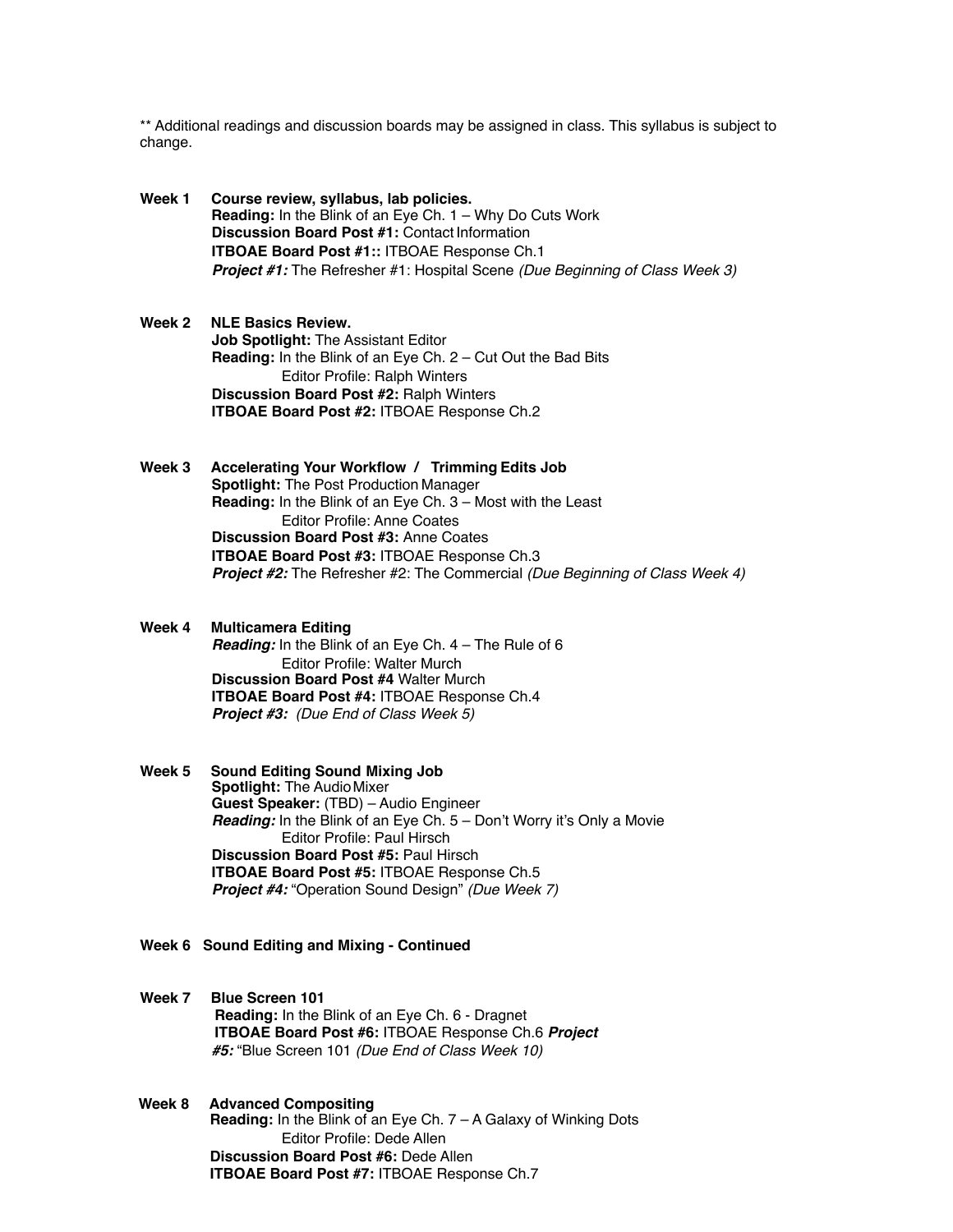#### **Week 9 Midterm**

 **Reading: The Film Editing Handbook Ch.15 Finding a Job** *(Provided in Class)* **Discussion Board Post #7: Ch. 15 Finding A Job (5 New Facts)**

**Week 10 Dynamic Effects / Nesting Sequences / Variable Speed Reading:** In The Blink of an Eye Ch. 8 **ITBOAE Board Post #8:** ITBOAE Ch. 8 *Project #6: Sea World (Due End of Class Week 12)*

**Week 11 Introduction to Color Correcting** 

**Reading:** Additional Reading TBD Editor Profile: Pietro Scalia In The Blink of an Eye Ch. 9 **Discussion Board Post #8:** Pietro Scalia **ITBOAE Board Post #9:** ITBOAE Response Ch.9 *Project #7:* Scene Cutting "24" *(Due End of Class Week 13)*

# **Week 12 Color Correction Part 2**

**Job Spotlight:** Colorist **Guest Speaker:** Ryan Shepheard – Professional Color Grader **Reading:** Additional Reading TBD Editor Profile: Jill Bilcock In The Blink of an Eye Ch. 10 **Discussion Board Post #9:** Jill Bilcock **ITBOAE Board Post #10:** ITBOAE Response Ch.10 *Project #8:* Color Time *(Due Week 15)*

**Week 13 Color Correction Concluded Reading:** Additional Reading TBD Editor Profile: Skip Lievsay In The Blink of an Eye Ch. 11 **Discussion Board Post #10:** Skip Lievsay **ITBOAE Board Post #11:** ITBOAE Response Ch.11

# **Week 14 The Big Finish**

**Reading:** Additional Reading TBD Editor Profile: Mark Berger In The Blink of an Eye Ch. 12 **Discussion Board Post #11:** Mark Berger **ITBOAE Board Post #12:** ITBOAE Response Ch.12 **Project:** Self-Designed Portfolio Piece *(Due Week 16)*  **Papers:** Job Shadow Essay Due

**Week 15 Editing Lab Due:** Editing Journals

**Week 16 Final Project Screening**